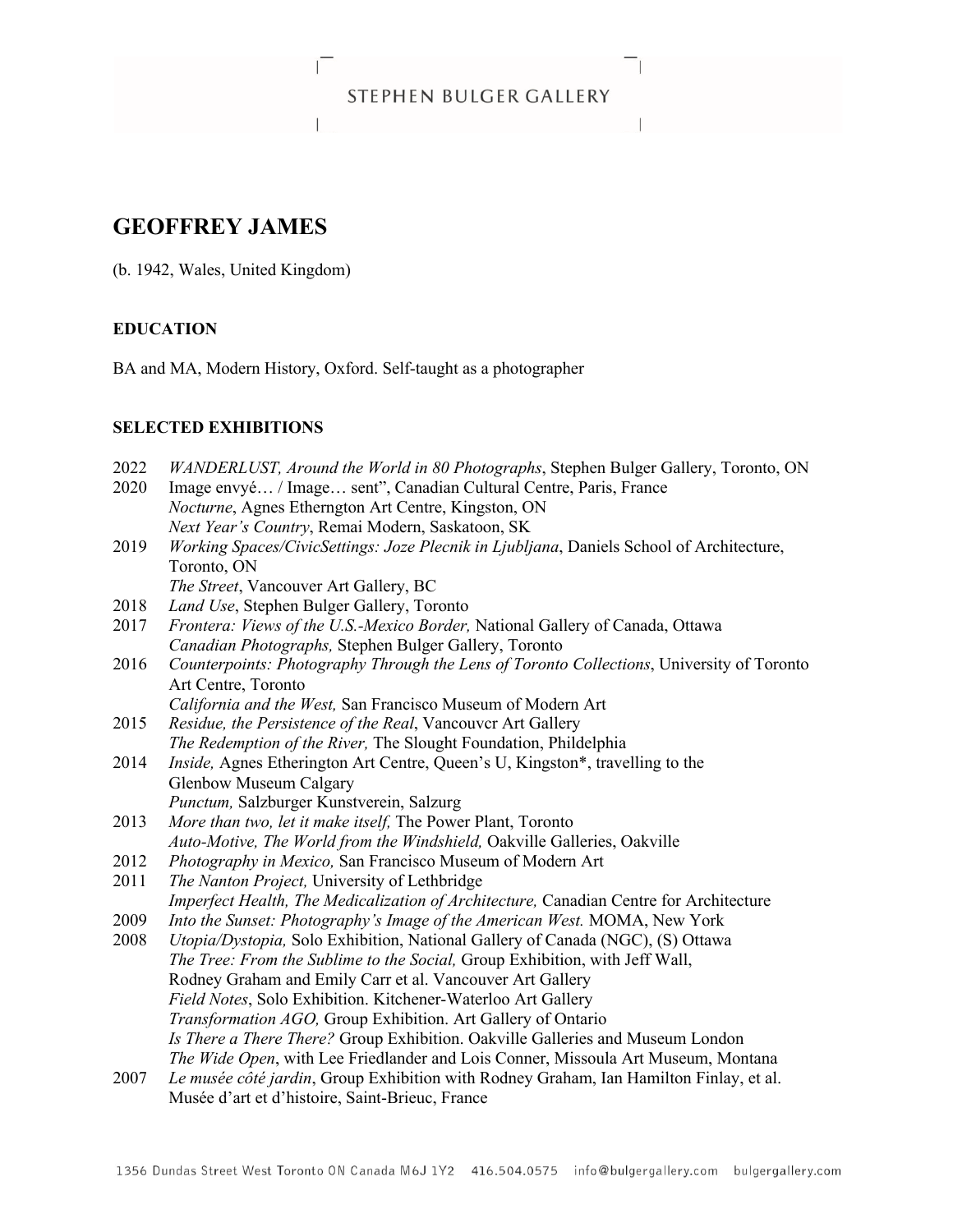- 2006 *Landscape: Recent Acquisitions,* Group Exhibition, with Olafur Eliasson, David Goldblatt, An-My Lè et al, Museum Of Modern Art, New York
- 2005 *Contemporary Photography and the Garden: Deceits and Fantasies.*  Group Exhibition organized by the American Federation of Art, with Gregory Crewdson, Sally Mann, Catherine Opie et al.
- 2004 *Geoffrey James: Zones of Contact*, The Americas Society, New York *Temporal Surfaces*, Vancouver Art Gallery
- 2003 *Geoffrey James: Past, Present, Future*, University of Toronto Art Centre *The Edge of Town*, Eric Arthur Gallery, University of Toronto, Faculty of Architecture, Landscape and Design, Toronto *Confluence: Contemporary Canadian Photography*, Group Exhibition, Canadian Museum of Contemporary Photography, Ottawa *Spread in Prato 2*, Group Exhibition with Olafur Eliasson, Bill Henson, James Welling et al, Dryphoto arte contemporanea, Prato, Italy *What Dreams are made of*, Group Exhibition, with Atom Egoyan and Corinna Schnitte, Goethe Institute, Toronto
- 2001 *Substitute City*, The Power Plant, Toronto. Group Exhibition, including collaboration with Atom Egoyan
- 2000 *Paris*, Solo Exhibition, Canadian Cultural Centre, Paris *Identificazione di un Paesaggio*, Commune di Venezia. Venice Commissioned Group show with Louis Baltz, Stephen Shore, Axel Hutte et al.
- 1999 *The Lethbridge Project*, Solo Exhibition, Southern Alberta Art Gallery *Paradise Revisited*, Group Exhibition, Albright Center for the Arts, Reading, Pa
- 1998 *Running Fence*, Solo Exhibition, San Diego Museum of Contemporary Art. San Diego *Land Marks,* Group Exhibition, National Gallery of Canada *Mysterious Voyages, Exploring the Subject of Photography*, Group Exhibition, Baltimore Contemporary Museum, Baltimore, Md
- 1997 *Landscapes in Democracy: Frederick Law Olmsted*. Musée de l'Elysée, Lausanne. Switzerland
- 1996 *Viewing Olmsted,* by Robert Burley, Geoffrey James, Lee Friedlander. Canadian Centre for Architecture, traveling to Equitable Gallery, New York; Wexner Center for the Arts, Columbus, Ohio; Wellesley College Art Museum, Wellesley, Massachusetts, and the Field Museum, Chicago

*The Edge of Town*, Group show, Joselit Gallery, University of Hartford, Hartford, Connecticut *Crossing the Frontier, Photographing the American West 1840 to the Present*, Group Show, San Francisco Museum of Modern Art, traveling to Yale University Art Gallery, New Haven, and the Museum of Photography, Tokyo

*Prospect 96, Photography in Contemporary Art*, Triennial, Frankfurter Kunstverein, Frankfurt *Instants Photographiques,* Group Exhibition, Couvent des Cordeliers, Paris

- 1995 *Silent Witnesses*, Group Show, United Nations, Geneva, Switzerland, and New York
- 1994 *Asbesto*s, Solo Exhibition, the Power Plant, Toronto *Neapolis Metropolis*, Group Exhibition, Palazzo Reale, Naples
- 1993 *Observing Traditions: Contemporary Photography*, Group Show, National Gallery of Canada
- 1992 *Documenta 1X*, Group Exhibition, Kassel, Germany
- 1986 *Landscape with Ruins*, Solo Exhibition, Royal Institute of British Architects, London
- 1985 *I Giardini Italiani*, Solo Exhibition, Palazzo Braschi, Museum of Rome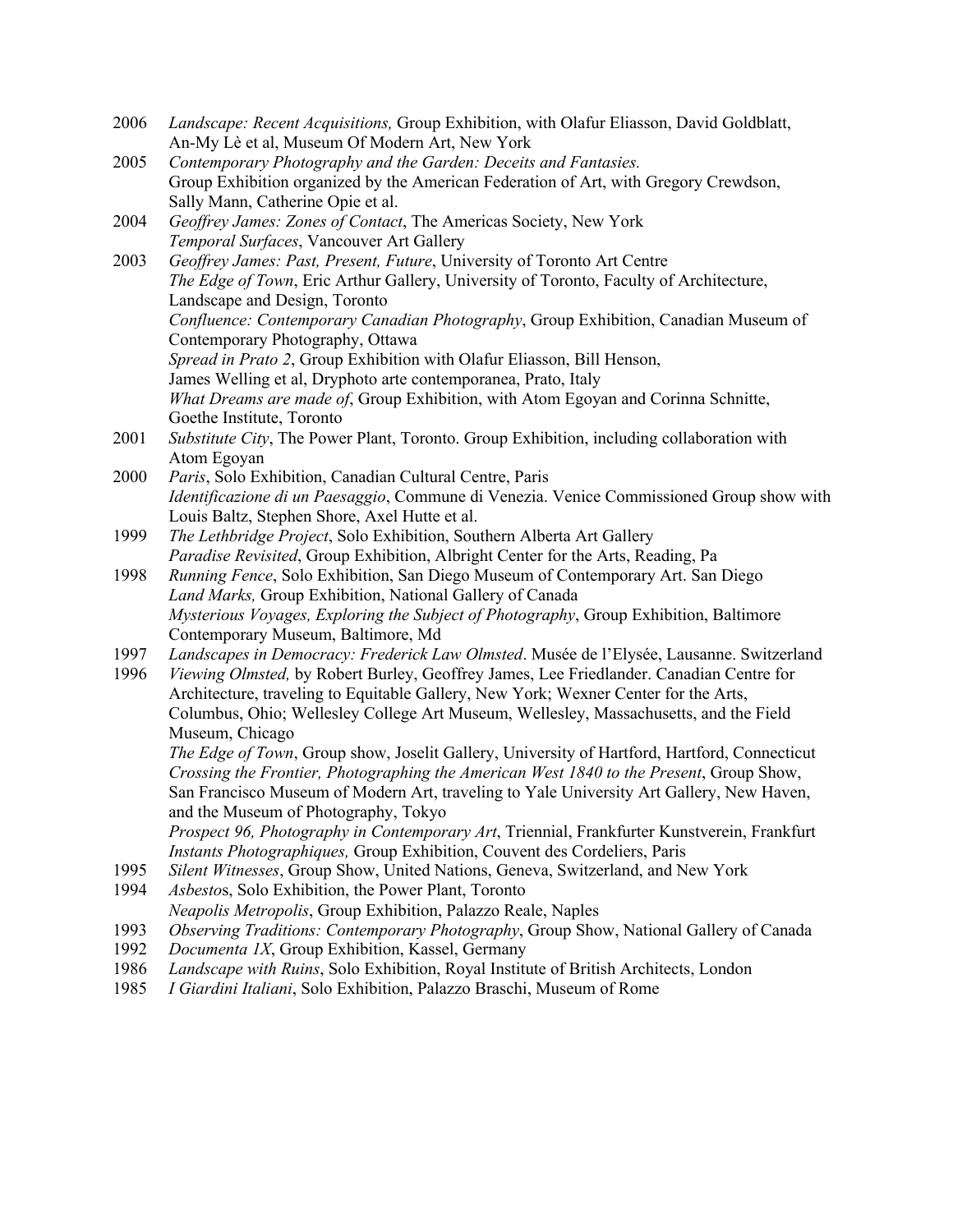#### **SELECTED ARTICLES AND REVIEWS OF ARTIST'S WORK SINCE 2002**

Ricciardelli, Rose, *Locked uo,* Literary Review of Canada, June 2015 Reied, Stephen *Shifting Shades of Great,* Border Crossing, Volume 34, No. 1 2015 Masurinjohn, Sharday *Locked Up,* Canadian Art, Winter edition 2015 Hayes, Kenneth, *Boom Town Blues,* Prefix Photo, Issue 27 Manning, Maurice. *"No heaven on earth."* Review of *The Wide Open*, Bookforum. September, 2008 Mitchell, Michael*. "A Photographer's Journey,"* Canadian Art, Fall 2008 Migzalla, Johanna. review of *Utopia/Dystopia*, Ciel Variable, CV80 Goddard, Peter. *"James exposes Toronto's ungainly growth."* Toronto Star, *11 Oct, 2008*  Halkes, Petra*. " Landscape X4: Geoffrey James. Alex Cameron, Jennifer Stead, Kelly Richardson*," (review of *Field Notes).* Border Crossings, Volume 27, No. 2 Delgado, Jérôme*. " De Visu – dans le jardin de James."* Le Devoir 30-31 August Mays, John Bentley. "*Portraits of habitats on the edge of change."* Globe and Mail, 25 July 2008Mays, John Bentley:*"Picture perfect – and imperfect."* Globe and Mail, 3 Feb 2008 Milroy, Sarah. " *The promised land ?"* Globe and Mail, 16 Jan 2008 Genocchio, Benjamin. *"Welcoming Gardens Whispering 'Photograph Me*.'" Exhibition review of *Contemporary Photography and the Garden*. New York Times, 11 March 2007 Blackwell, Adrian*.* Review of *Toronto.* Prefix Photo, 15, Fall 2007 Allemang, John. *"Book a Day"'* Review of *Toronto*. Globe and Mail, 30 Oct, 2006 Mays, John Bentley. "Marghera Revisited and Revised. " Descant, no. 129 (Summer 2005) Dault, Julia. *Ancient Witnesses*, National Post, Toronto, 17 Feb 2005 Chu, Ingrid. *"Neither here nor there: Zones of Contact in the work of Geoffrey James*." Review: Literature and the Arts of the Americas 37, no2, issue 69, 2004 Johnson, Ken. "*Art in Review: Geoffrey James, Zones of Control."* New York Times, 30 July 2004 Schwabsky, Barry*. "Geoffrey James: Centre Culturel, Paris."* Artforum 40, February 2002

#### **SELECTED BOOKS AND CATALOGUES**

Arnold, Grant *Residue, The Persistence of the Real*, VAG and Black Dog Books, London 2015 Ewing, William *Landmarks* Thames and Hudson, London 2014 Various Artists, *Punctum,* Salzburger Kunstverein and Fotohof, 2014 James, Geoffrey *Inside, 1835-2013, Kingston Penitentiary* , Black Dog Books, London 2104 Various Artists, *More than Two (Let it Make Itself),* The Power Plant, Toronto 2014 Mills, Josephine and James Coutts, *Safe Home,* U of Lethbridge Art Gallery 2011 Respini, Eva. *Into the Sunset, Photography's Image of the American West,* MOMA, NY 2009 Pauli, Lori. *Geoffrey James: Utopia/Dystopia(*exh.cat.) Essays by Stephen Bann and Britt Salvesen. Ottawa: National Gallery of Canada. 2008. James, Geoffrey. *Field Notes* (Artist's Book). Kitchener-Waterloo:Kitchener-Waterloo Art Gallery, 2008. Smith, Annick and Susan O'Connor, eds. *The Wide Open*. Photographs by Geoffrey James et al. Lincoln, Nebraska: University of Nebraska Press, 2008. James, Geoffrey. *Toronto,* with an essay by Mark Kingwell. Vancouver: Douglas & McIntyre, 2006. Eyres, Patrick, and Fiona Russell*. Sculpture and the Garden*. Photographs by Geoffrey James. Aldershot, England and Burlington, Vt: Ashgate 2005 Padon, Thomas. *Contemporary Photography and the Garden: Deceits and Fantasies* (exh.cat.). New York: Harry N. Abrams, 2004. James, Geoffrey, and Elizabeth Armstrong and Dot Tuer. *Running Fence.* N. Vancouver: Presentation House and New York: DAP. 1997. Lambert, Phyllis and John Szarkowski, et al. *Viewing Olmsted: Photographs by Robert Burley, Geoffrey James and Lee Friedlander.* Montreal: Canadian Centre for Architecture and MIT, 1996